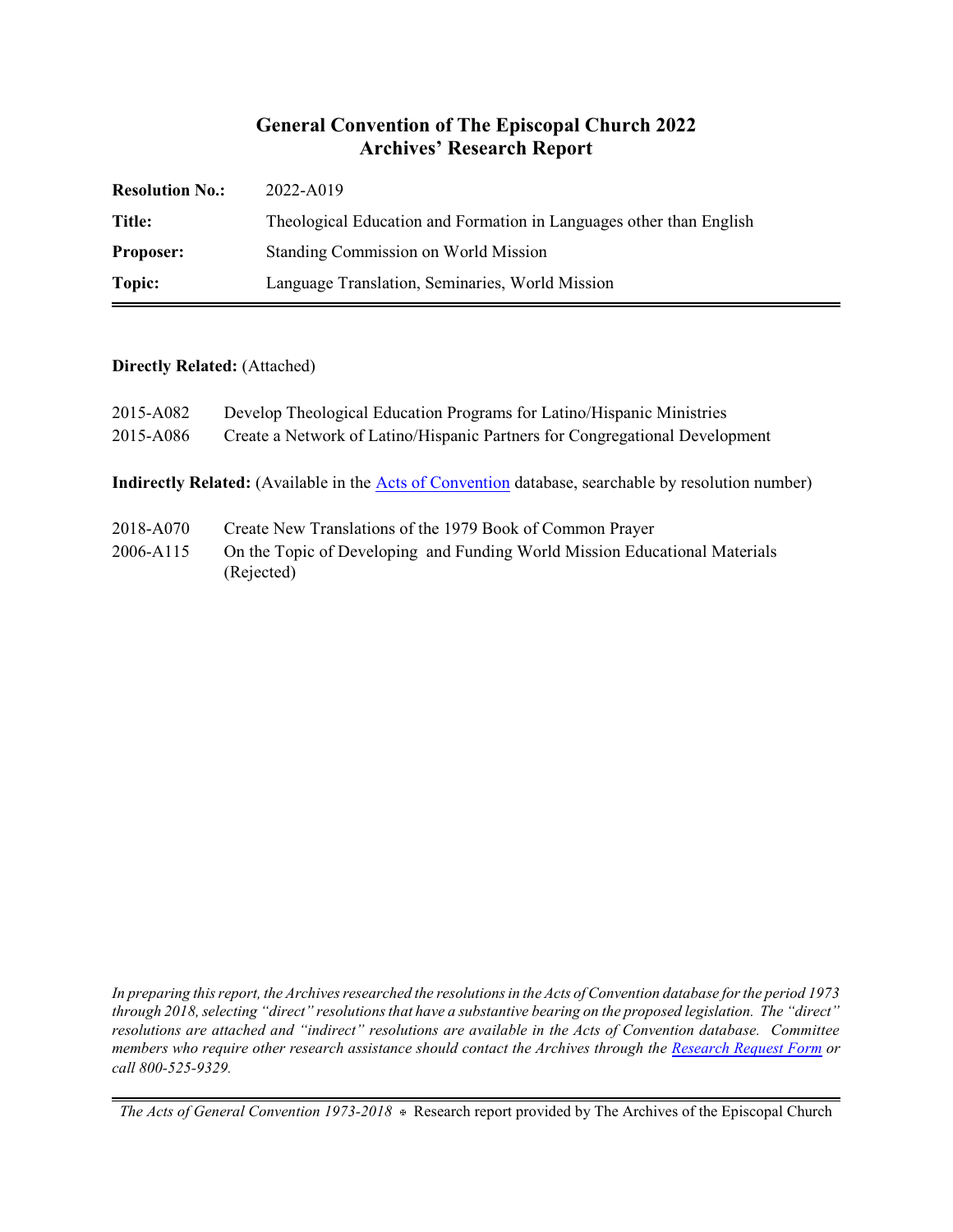# **A019 - Theological Education and Formation in Languages other than English**

#### **Final Status:** Not Yet Finalized

**Proposed by:** Standing Commission on World Mission **Requests New Interim Body**: No **Amends C&C or Rules of Order**: No **Has Budget Implications**: No **Cost**: **HiA:** HB **Legislative Committee Currently Assigned**: 15 - Ministry **Completion Status:** Incomplete **Latest House Action:** N/A **Supporting Documents:** No

### **Resolution Text**

*Resolved*, the House of Deputies concurring,

That the 80th General Convention celebrate the efforts being made within The Episcopal Church and throughout the Anglican Communion to collaborate in offering theological education and formation in languages other than English; and be it further

*Resolved,* That the General Convention urge and promote increasing development and availability throughout The Episcopal Church of theological education and formation in languages other than English, including in our major seminaries and other programs of formation; and be it further

*Resolved,* That the General Convention encourage Spanish-speaking dioceses of The Episcopal Church to strengthen collaboration amongst themselves and with seminaries in the United States, and also with the Latin American Provinces and Spain to further develop and make widely available courses and materials in theological education and formation in Spanish; and be it further

*Resolved,* That the General Convention urge the seminaries and other institutions of formation, in collaboration with the non-US jurisdictions and the Standing Commission on World Mission to identify theological and other texts, especially in Anglican studies, most in need of translation for theological formation, and consult with the Office of Communications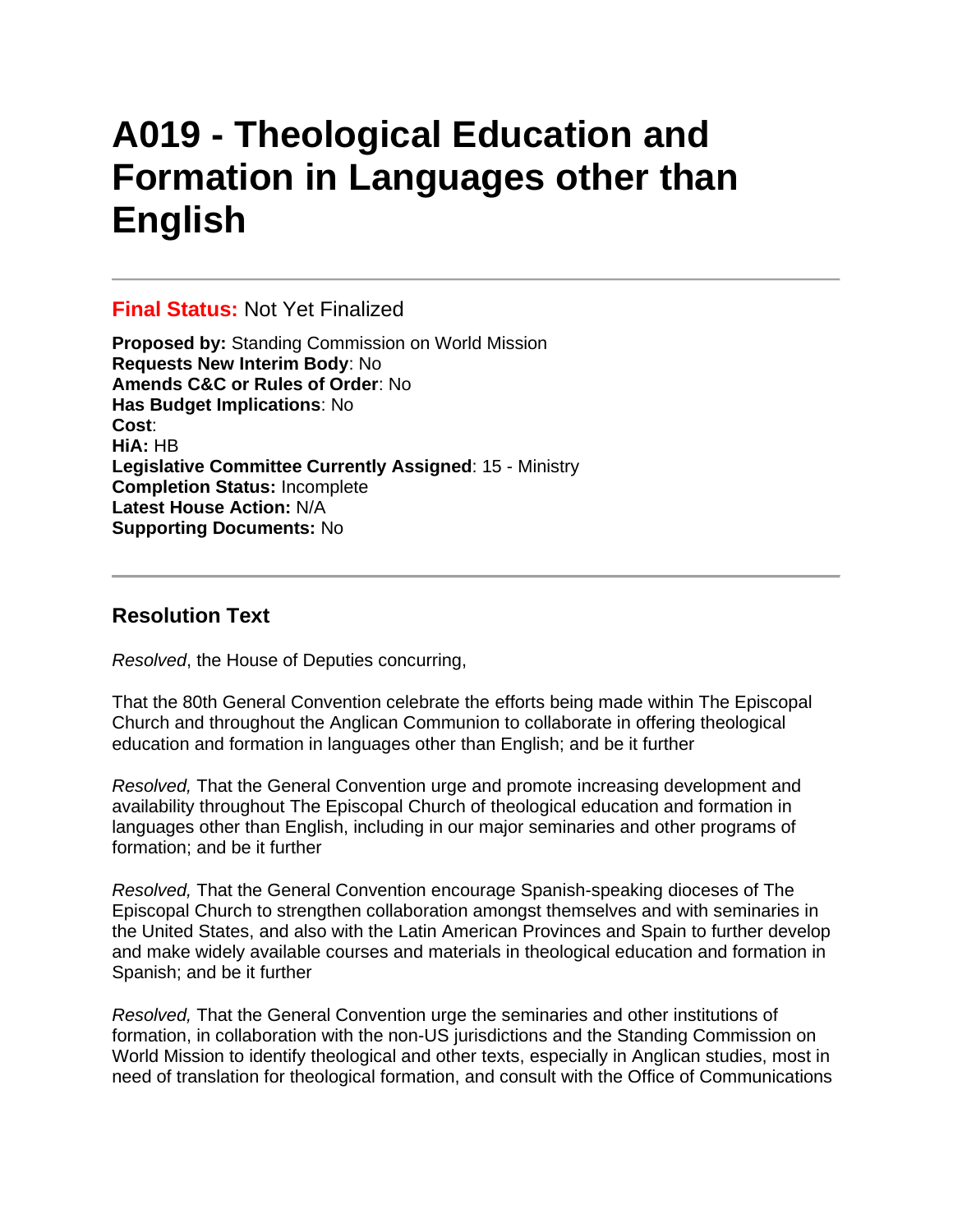and others as appropriate to explore ways such translations can be made, following professional guidelines; and be it further

*Resolved,* That the Standing Commission on World Mission, working with the Office of Global Partnerships, be tasked with urging and following up on this initiative.

## **Explanation**

There is a great need to strengthen theological education in languages other than English. Few jurisdictions outside the United States have the resources to do this entirely on their own. Through greater collaboration amongst all Spanish-speaking provinces and dioceses, in particular, more quality materials and courses could be offered more widely, to the benefit of all.

In addition, very few materials pertinent to Anglican studies are available in any language other than English. French and Spanish, in particular, as well as Kreyòl, Chinese, and other languages are the primary language not only of significant parts of The Episcopal Church but throughout the Anglican Communion, making in-depth study of Anglican theology difficult for many members at all levels. There is a great need for more materials and translations not only in Spanish but also in French for the growing numbers of francophone Anglicans, not to mention other languages. By expanding theological education and formation in all languages in wide use in The Episcopal Church, the Church more fully embraces people whose primary language is other than English and becomes closer to becoming Beloved Community.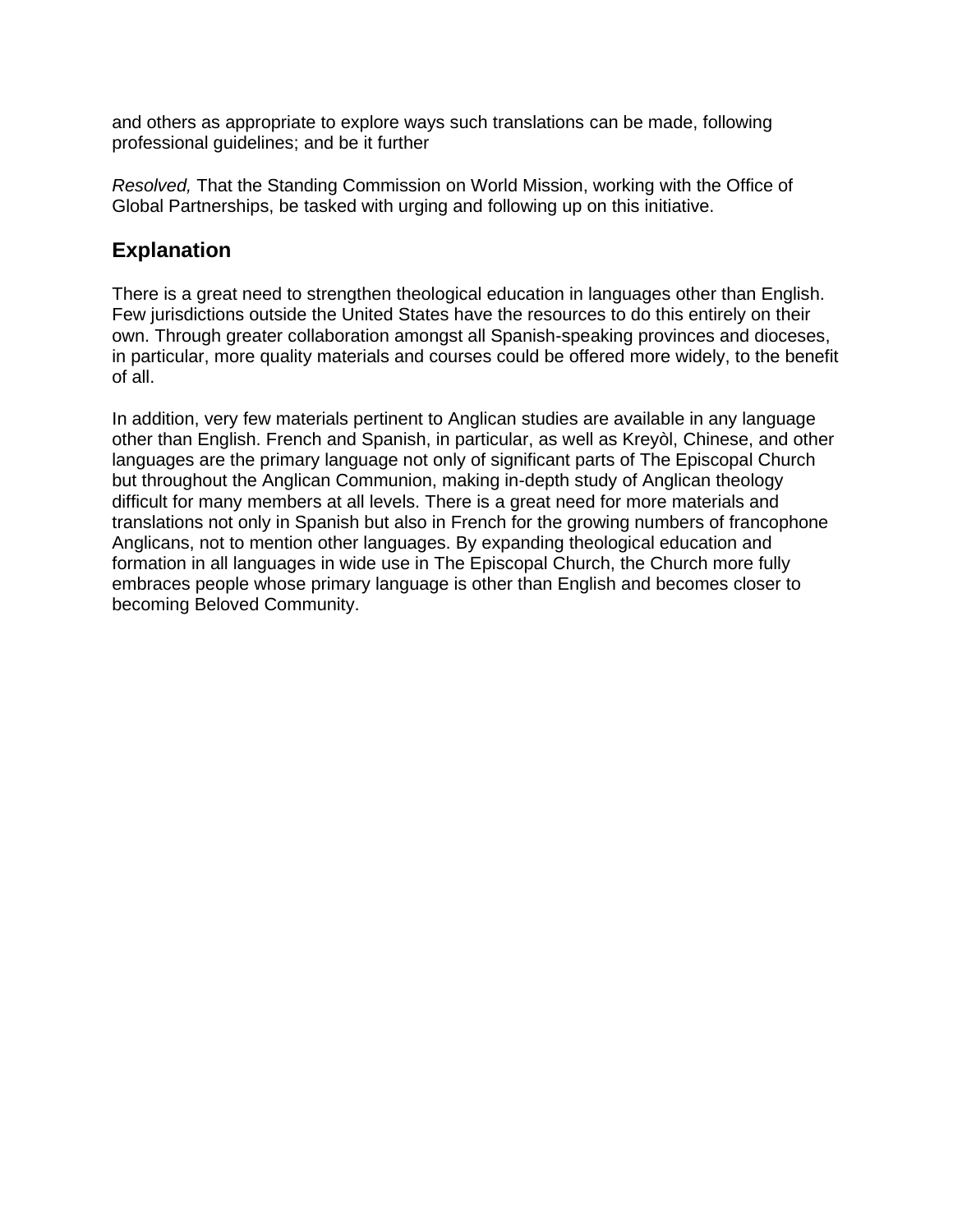| <b>Resolution Number:</b>        | 2015-A082                                                                       |
|----------------------------------|---------------------------------------------------------------------------------|
| <b>Title:</b>                    | Develop Theological Education Programs for Latino/Hispanic<br><b>Ministries</b> |
| <b>Legislative Action Taken:</b> | Concurred as Amended                                                            |

**Final Text:**

*Resolved*, **That given the changing demographics in the United States, there is an increased need to provide theological education programs for lay and ordained leaders in Latino/Hispanic ministries;** and be it further

*Resolved*, **That the General Convention request the Joint Standing Committee on Program, Budget, and Finance to allocate \$100,000 to the Office of Latino/Hispanic Ministries to develop and implement bilingual Episcopal theological education programs for the implementation of this resolution;** and be it further

*Resolved*, **That the Office of Latino/Hispanic Ministries also create programs to provide enculturation and cultural competency for all leaders across The Episcopal Church.**

**Citation:** General Convention, *Journal of the General Convention of...The Episcopal Church, Salt Lake City, 2015* (New York: General Convention, 2015), p. 421.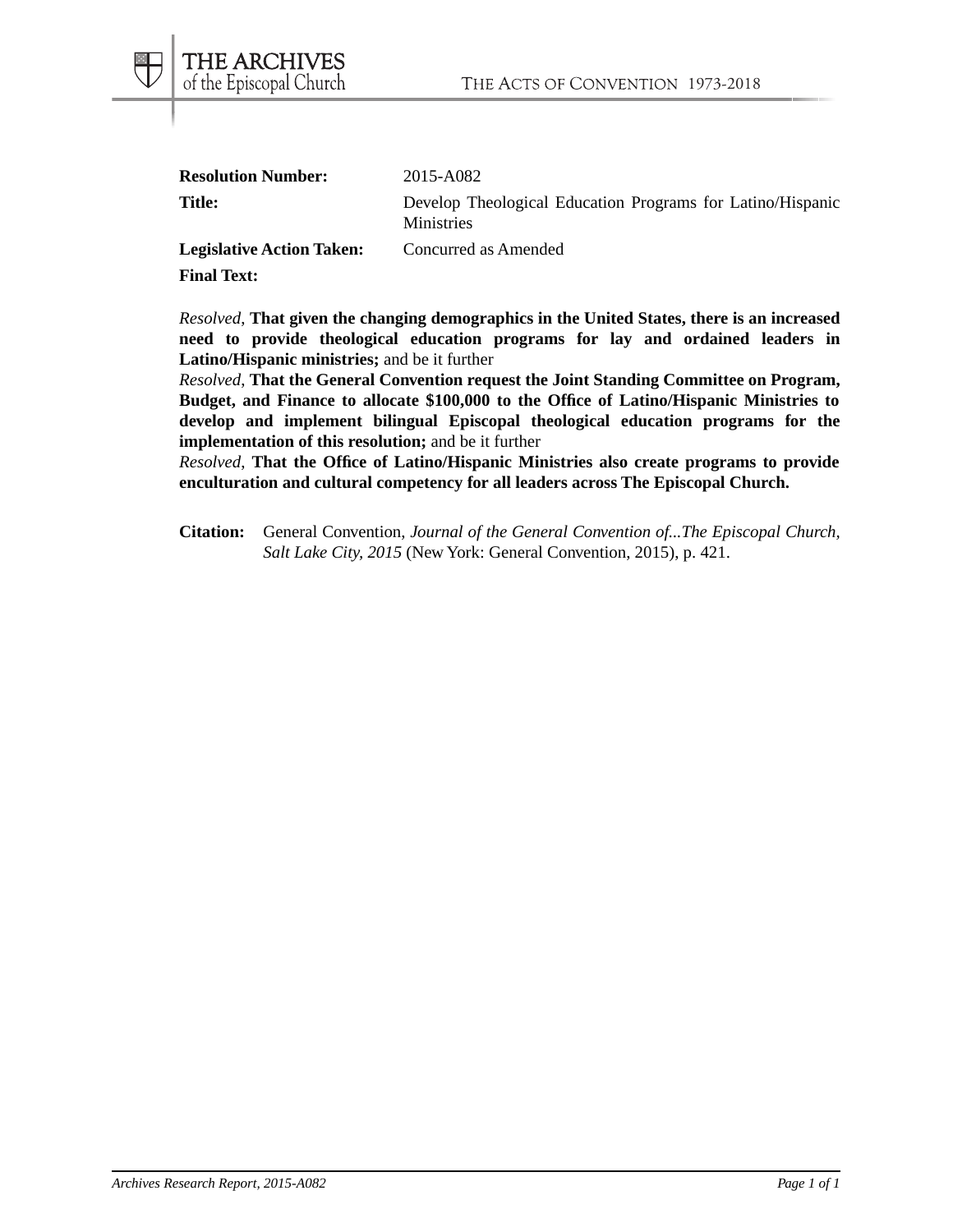| <b>Resolution Number:</b>        | 2015-A086                                                                      |
|----------------------------------|--------------------------------------------------------------------------------|
| <b>Title:</b>                    | Create a Network of Latino/Hispanic Partners for Congregational<br>Development |
| <b>Legislative Action Taken:</b> | Concurred as Amended                                                           |

**Final Text:**

THE ARCHIVES of the Episcopal Church

*Resolved*, **That the 78th General Convention affirm the work that the Office of Latino/Hispanic Ministries has done to identify congregations located in areas with high Latino/Hispanic populations and to provide them with detailed demographic reports, leadership training, training in cross-cultural awareness and marketing and advertising resources to help these congregations and other resources;** and be it further

*Resolved*, **That the Presiding Bishop and President of the House of Deputies, with the advice of the Missioner for Latino/Hispanic Ministries, create a churchwide Network of Partners on Latino/Hispanic Congregational Ministry Development to provide coaches and mentors who will work with congregations, lay leaders, clergy, and diocesan staff to implement the provisions of this resolution;** and be it further

*Resolved*, **That the 78th General Convention direct the Office of Latino/Hispanic Ministries, in collaboration with the Network of Partners on Latino/Hispanic Congregational Ministry Development, to continue creating formation and leadership development resources and programs to meet the needs of clergy and lay leaders currently serving in Latino/Hispanic ministries, including the programs with the Evangelical Lutheran Church in America and other ecumenical partners focused on the continuing education and leadership development of clergy and lay leaders;** and be it further

*Resolved*, **That the Office of Latino/Hispanic Ministries, in collaboration with the Network of Partners on Latino/Hispanic Congregational Ministry Development, create mechanisms for mentoring and coaching of clergy currently working in Latino/Hispanic ministries;** and be it further

*Resolved*, **That the Office of Latino/Hispanic Ministries, in collaboration with the Network of Partners on Latino/Hispanic Congregational Ministry Development, create resources for congregational development and redevelopment intended for diocesan staff, clergy, and lay leaders who are exploring establishing Latino/Hispanic bilingual, multiethnic, and multicultural worship ministries in their communities;** and be it further

*Resolved*, **That the Office of Latino/Hispanic Ministries, in collaboration with the Network of Partners on Latino/Hispanic Congregational Ministry Development, create an intensive cultural-competency training program for diocesan staff members, seminarians, clergy, and lay leaders to gain language and cultural skills for ministry in bilingual, multiethnic, and multicultural Latino/Hispanic communities, including collaborations with Evangelical Lutheran Church in America and other ecumenical partners; and provide educational and media resources that will be easily accessible;** and be it further

*Resolved*, **That the Network of Partners on Latino/Hispanic Congregational Ministry Development conduct an annual evaluation of programs and review of the use of resources based on a survey of those being served;** and be it further

*Resolved*, **That the General Convention request the Joint Standing Committee on Program, Budget, and Finance to consider a budget allocation of \$1,500,000 for the implementation of this resolution.**